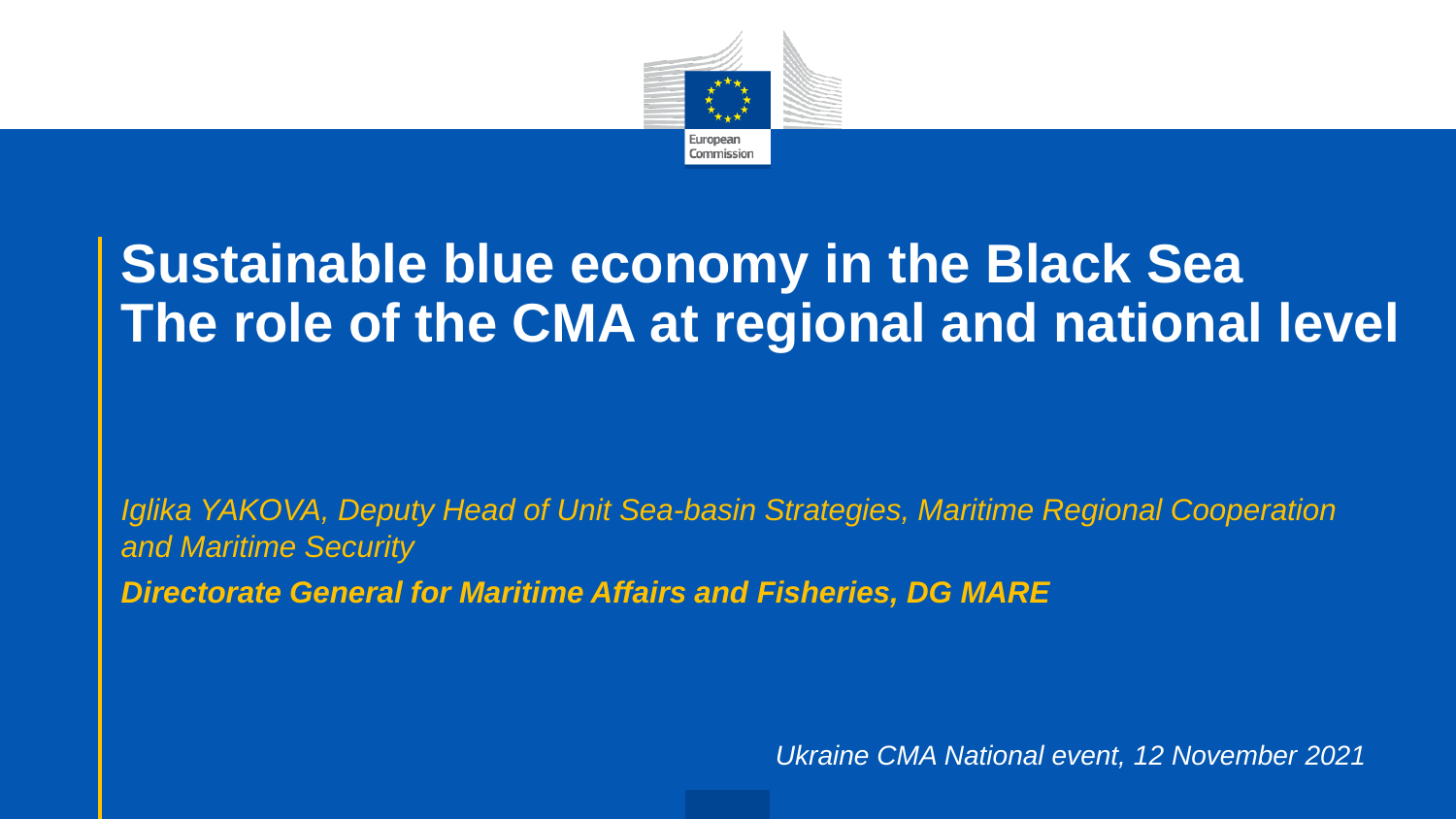### The size of Blue Economy

#### EU Blue Economy established sectors, main indicators, 2018

| <b>Indicator</b>                 | <b>EU Blue Economy 2018</b> |
|----------------------------------|-----------------------------|
| Turnover                         | €750 billion                |
| Gross value added                | €218 billion                |
| Gross profit                     | €94 billion                 |
| Employment                       | 5 million                   |
| Net investment in tangible goods | €14 billion                 |
| Net investment ratio             | 22%                         |
| Average annual salary            | €24,700                     |

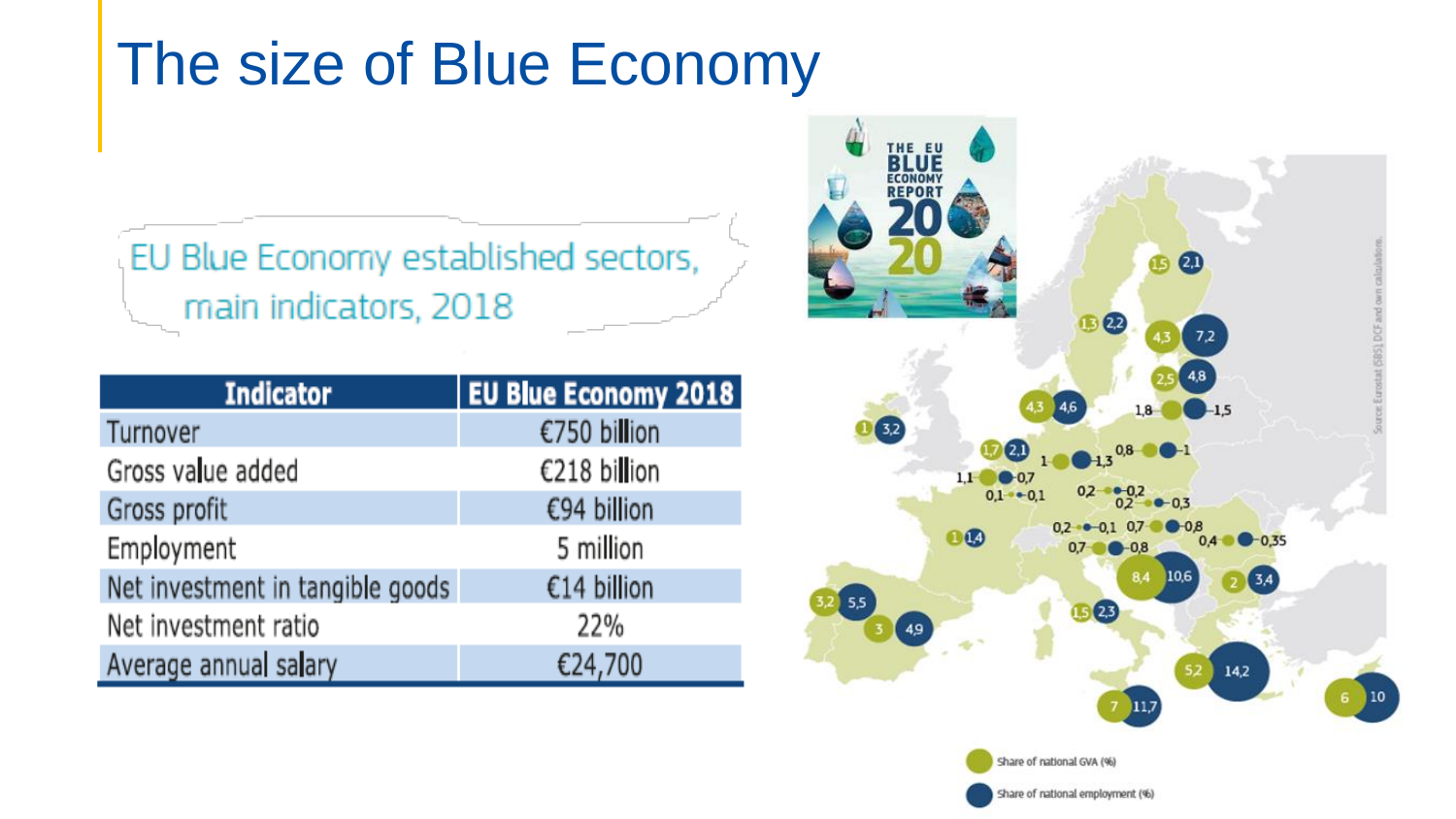## Why do we need a new approach? A new context

Enormous Blue Economy **growth potential still untapped**

Opportunities to be exploited in a **sustainable way**

- ❑ **2030 Agenda** and **European Green Deal**
- ❑ **There is no green without blue**





- ❑ **S**upport **recovery** and more **sustainable resilient socio economic models**
- ❑ **Need for a reinforced multi level/multi sector governance**

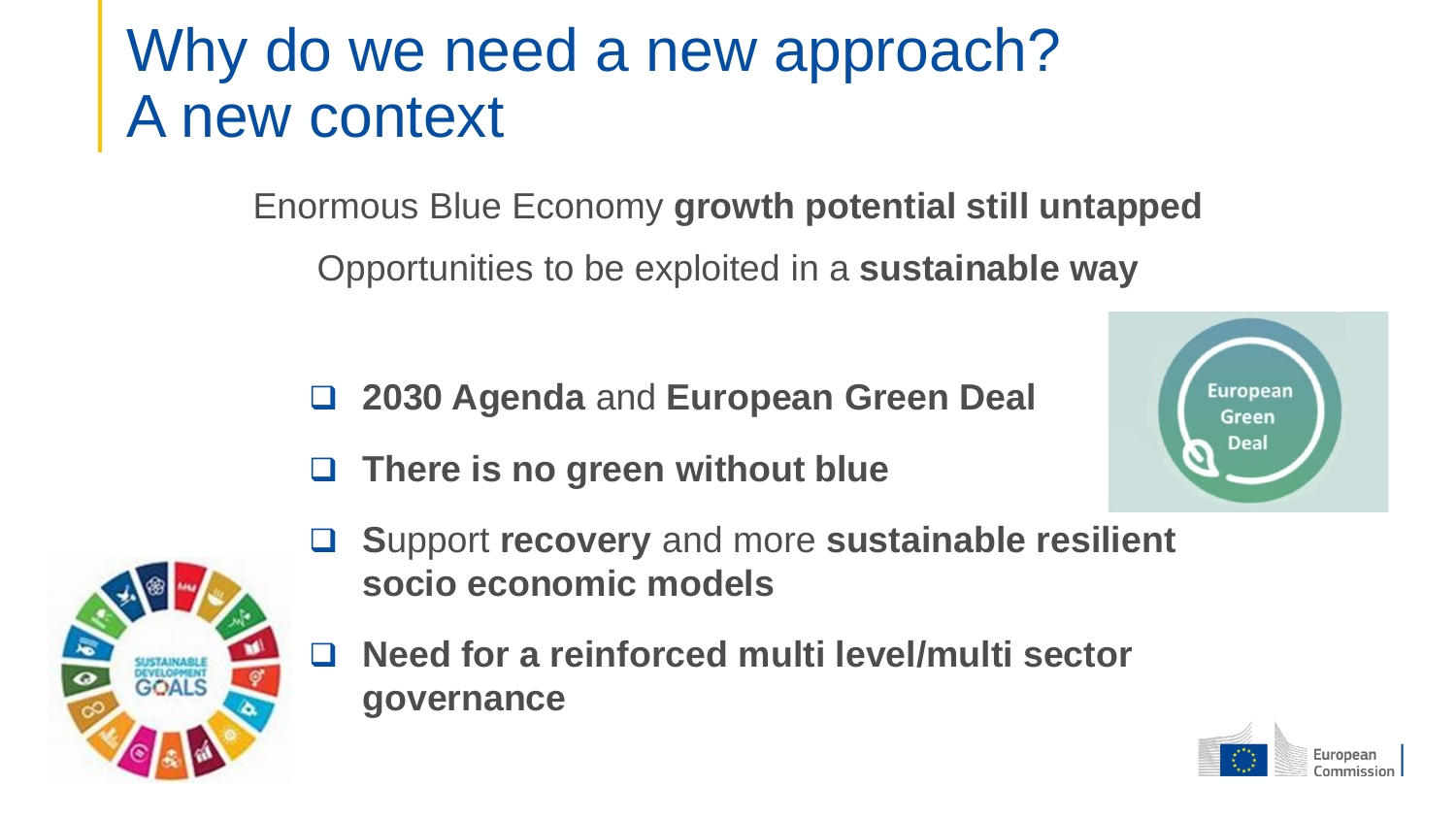### What is the Communication about?

❑ Sharing common principles on **sustainable blue economy**

❑ Setting a **coherent and coordinated** vision for sustainable blue economy

❑ Transforming the **blue economy value chains**

❑ Setting the **right conditions**

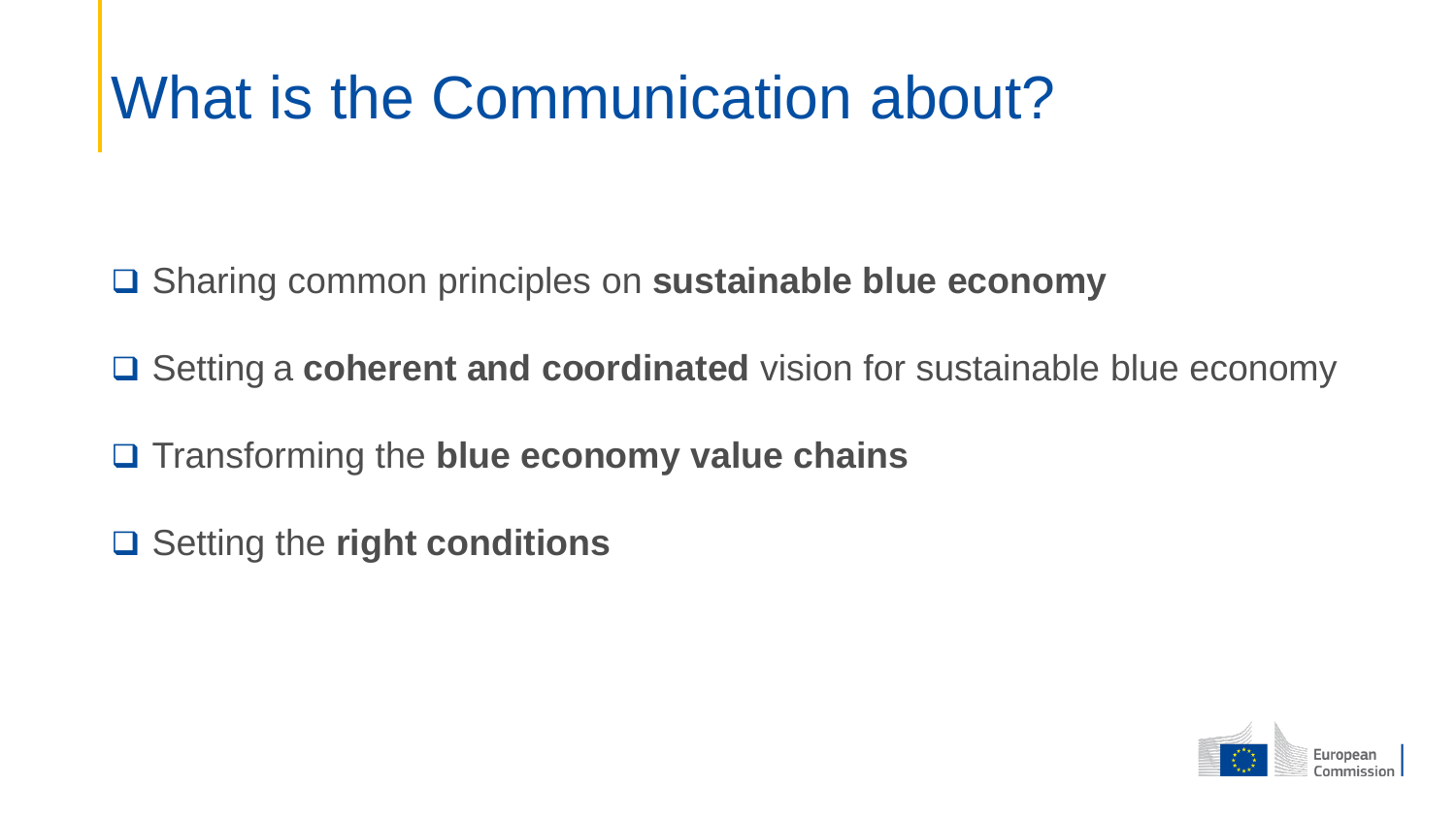### Sharing common principles on sustainable blue economy. What does sustainability mean in our view?



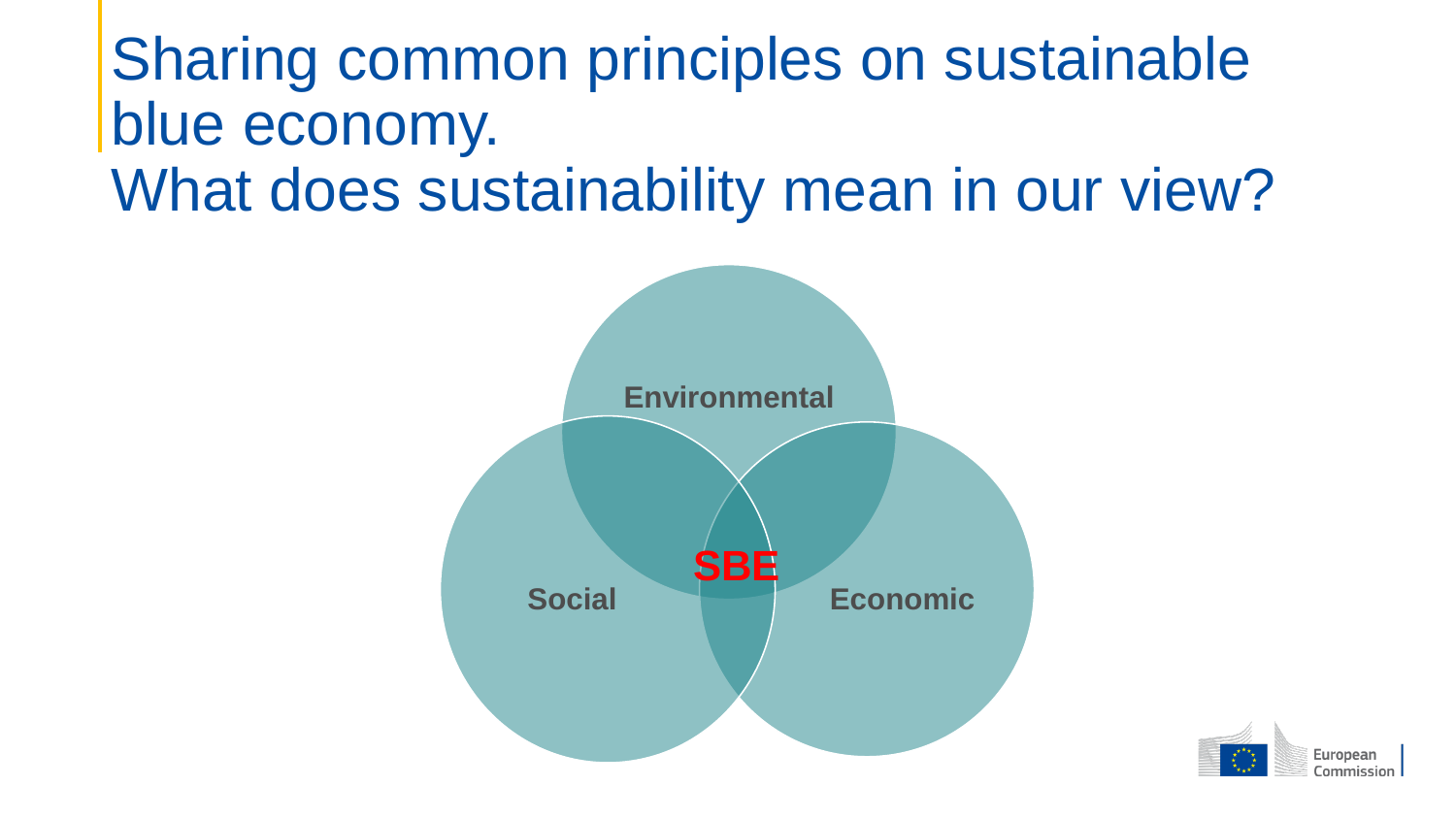### Setting a coherent and coordinated vision for blue economy An Holistic approach

- ❑ Multi level and multi sector governance, **all players involved**
- ❑ Concrete **transformations directions**, mobilizing **policies and instruments, public and private initiatives**
- ❑ **Complementarity** with other important initiatives of the Commission

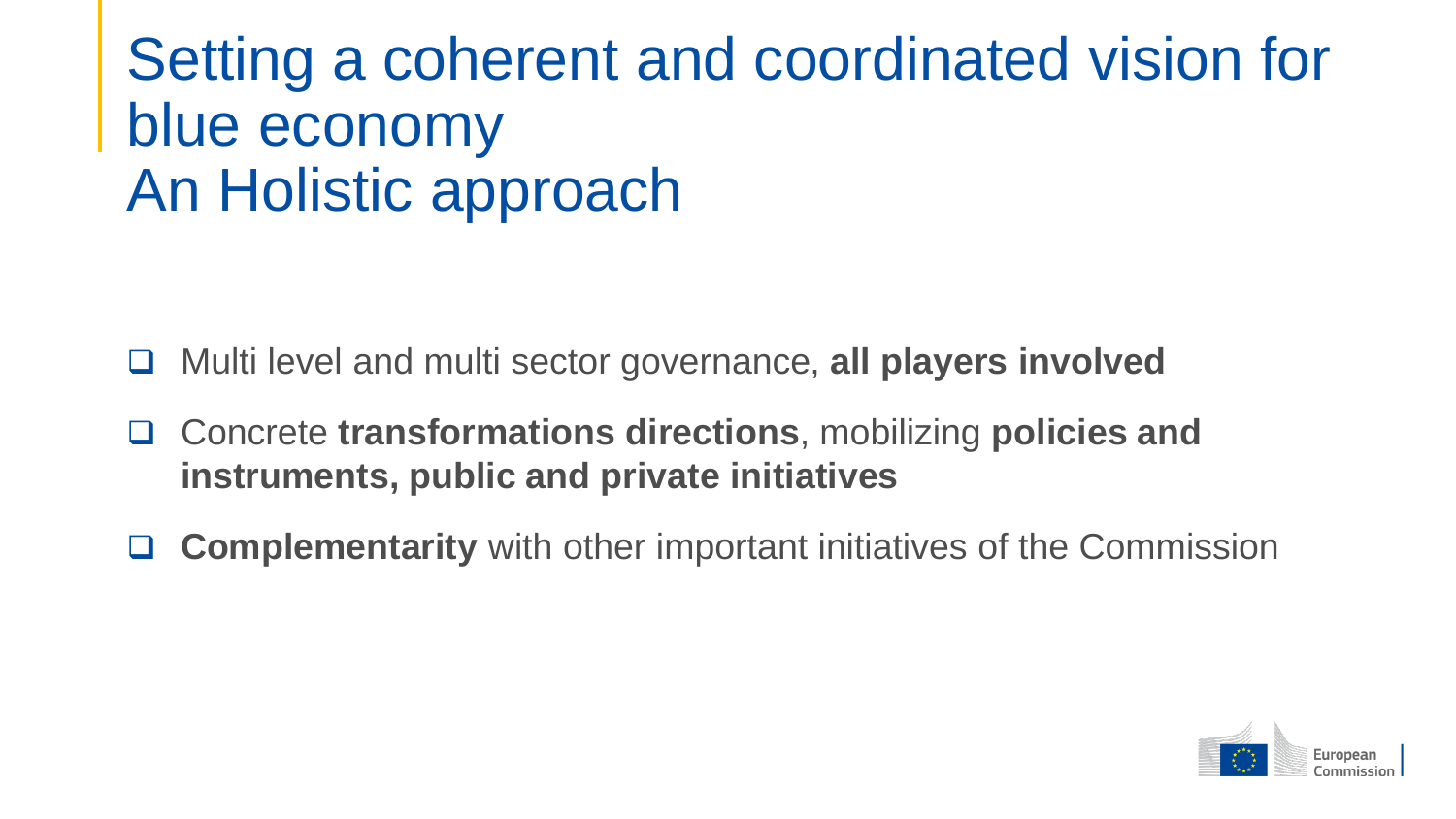# Transforming the blue economy value chains

#### **Decarbonisation**

| -Explore the full                                                | <b>Biodiversity and coastal resilience</b>                    |                                                       |                                                                    |                        |
|------------------------------------------------------------------|---------------------------------------------------------------|-------------------------------------------------------|--------------------------------------------------------------------|------------------------|
| potential of offshore<br>renewable energy<br>-Transition to zero | -Protect and restore<br>coastal and marine                    | Responsible food systems                              |                                                                    |                        |
| emission vessels                                                 | ecosystems                                                    | - Meet the CFP<br>sustainability                      | <b>Circularity</b>                                                 |                        |
| - Transform ports in<br>hubs for sustainable                     | -Invest in nature-<br>based solutions                         | <b>standards</b>                                      | - Get rid of macro-<br><b>plastics</b>                             |                        |
| development<br>Etc                                               | -Value natural capital<br>by promoting<br>sustainable tourism | -Implement the<br>strategic aquaculture<br>guidelines | - Invest in circular<br>design of fishing gears                    |                        |
|                                                                  | Etc                                                           | -Invest in macro and<br>micro algae                   | - Develop recycling<br>facilities for ships,                       |                        |
|                                                                  |                                                               | Etc                                                   | recreational boats,<br>offshore platforms and<br>wind farms<br>Etc | European<br>Commission |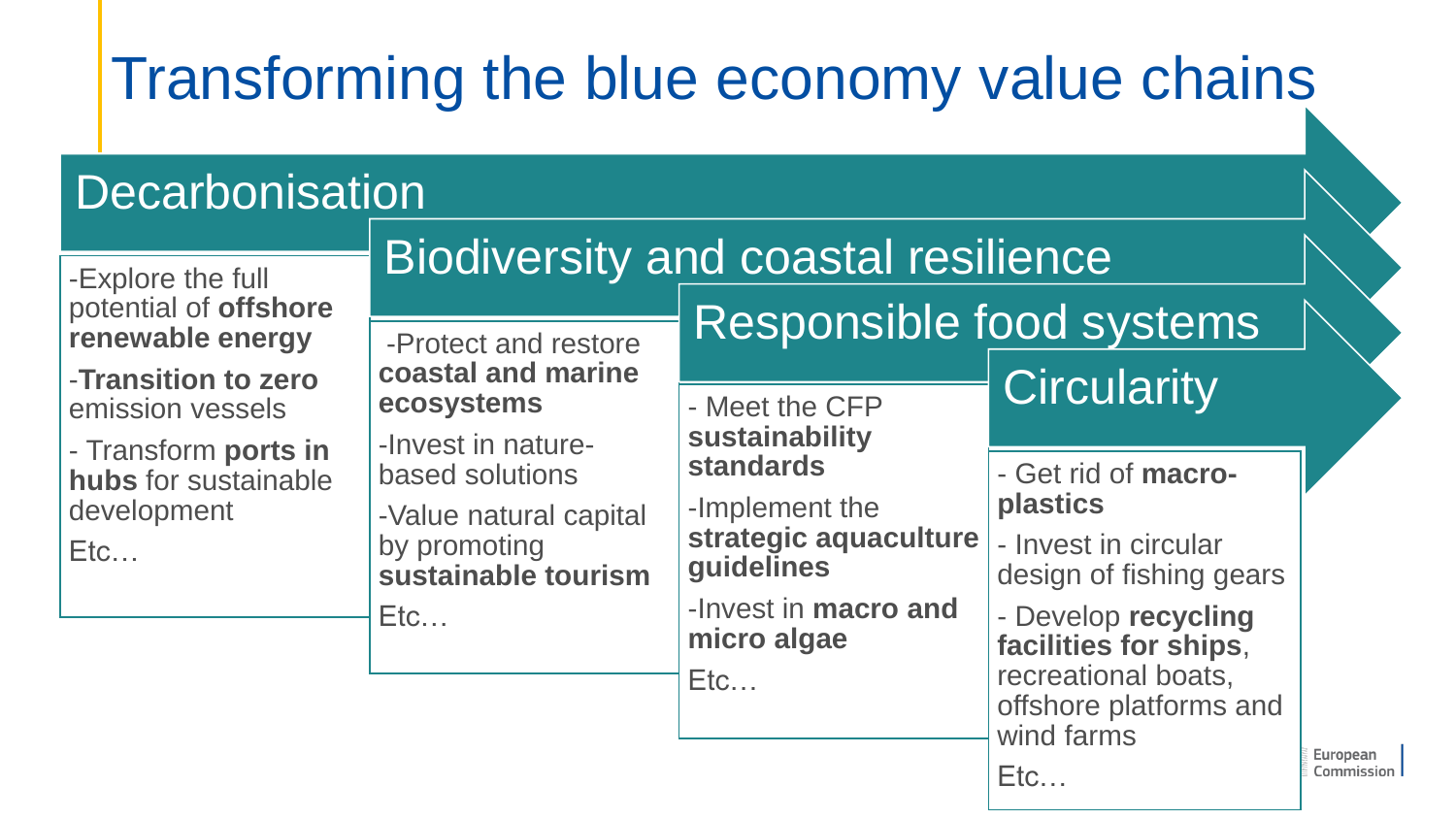

### Setting the right conditions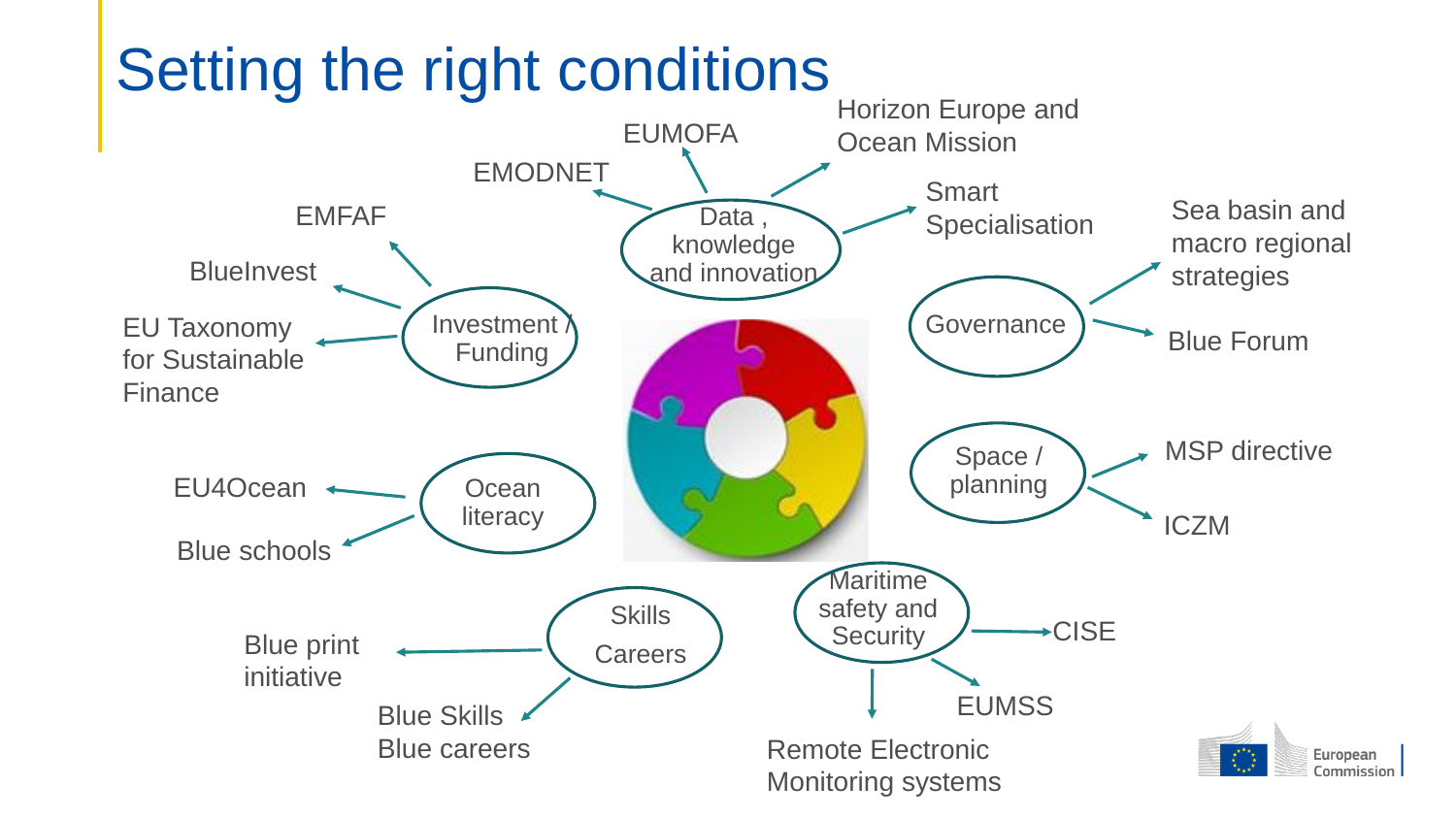#### In the Black Sea

**COVID-19 impact on Blue Economy** in the Black Sea and potential role: of CMA in the recovery effort



#### **Elements for discussion**

#### **HORIZONTAL ASPECTS**

#### $\rightarrow$  SUSTAINABILITY

- Evolve toward sustainable Blue Economy systems
- Opportunity to reset and adopt an approach based on a sustainable and resilient business recovery model

#### $\rightarrow$  REINFORCED REGIONAL COOPERATION

- Support collective efforts and prioritisation of actions and funds
- In this line, could the identification of flagship projects on the Blue Economy sector, most heavily hit by the pandemic, be a way to prioritise actions?
- · Reinforce cooperation with SRIA

#### $\rightarrow$  FUNDS ALIGNMENT

- Blue Economy needs will be soon clearly defined by the concerned sectors
- CMA needs to be ready with potential priority actions/projects and with **investments** options from different funding sources, being EU, national or international, etc.

 $\overline{1}$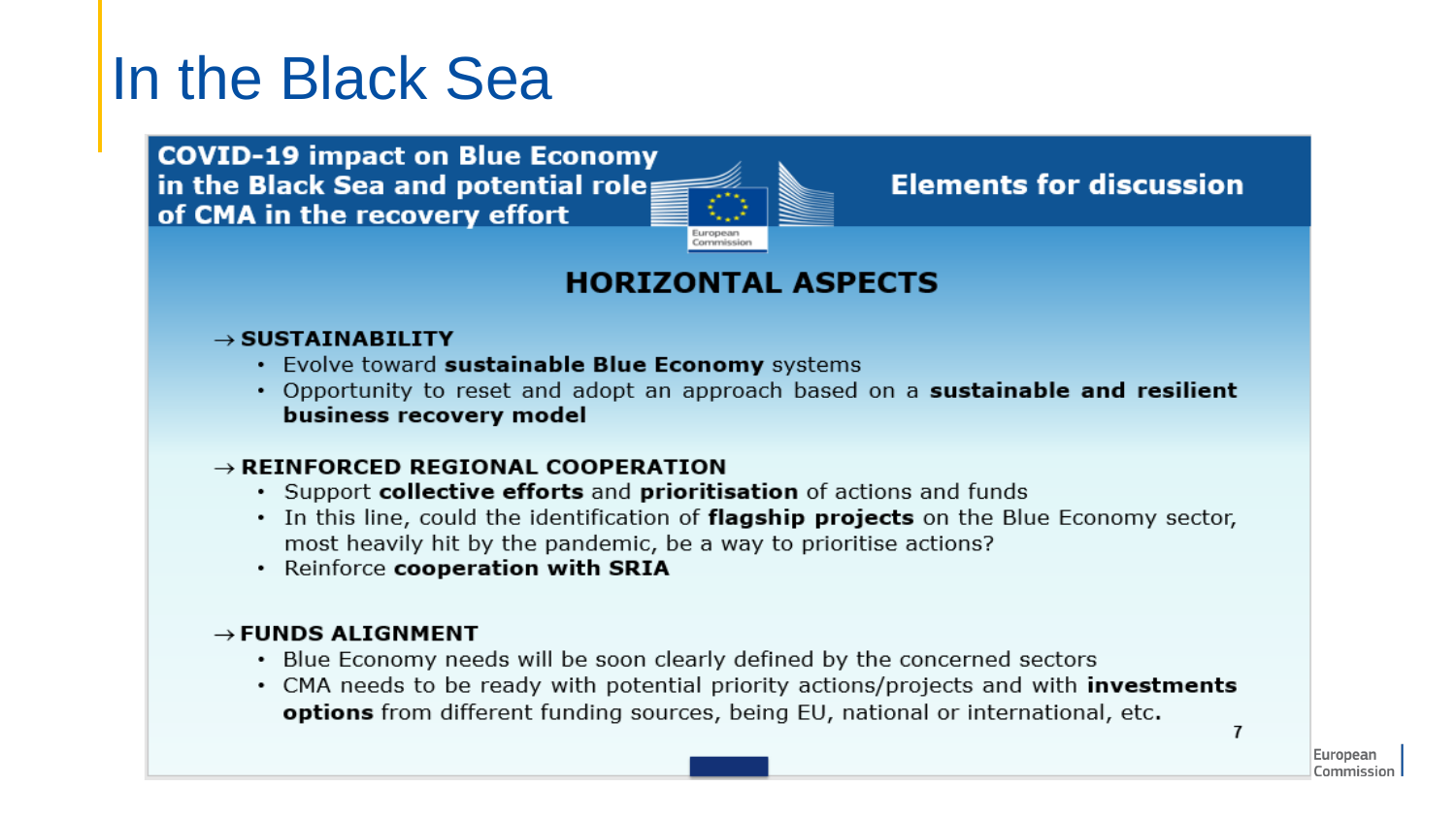#### Some concrete examples

- ❑ **Green ports**, **green marinas shipbuilding**, LNG ships, could benefit from improved cooperation in technologies
- ❑ New forms of **sustainable and resilient coastal and maritime tourism,** based on digitalisation and big data
- ❑ Promote **circularity** in **Fisheries and aquaculture as** crucial sector in the Black Sea, with important social, economic and ecological implications
- ❑ **Contribution to the Energy mix production /generation** in the region (e.g. **Marine renewable energy**) as part of the response to **climate change**
- ❑ **Depletion of marine resource** is a recognized problem across the sea basin, therefore a common approach is necessary for increasing the culture of compliance and the monitoring capacity
- ❑ **Blue Circular Economy** to combat **marine litter**

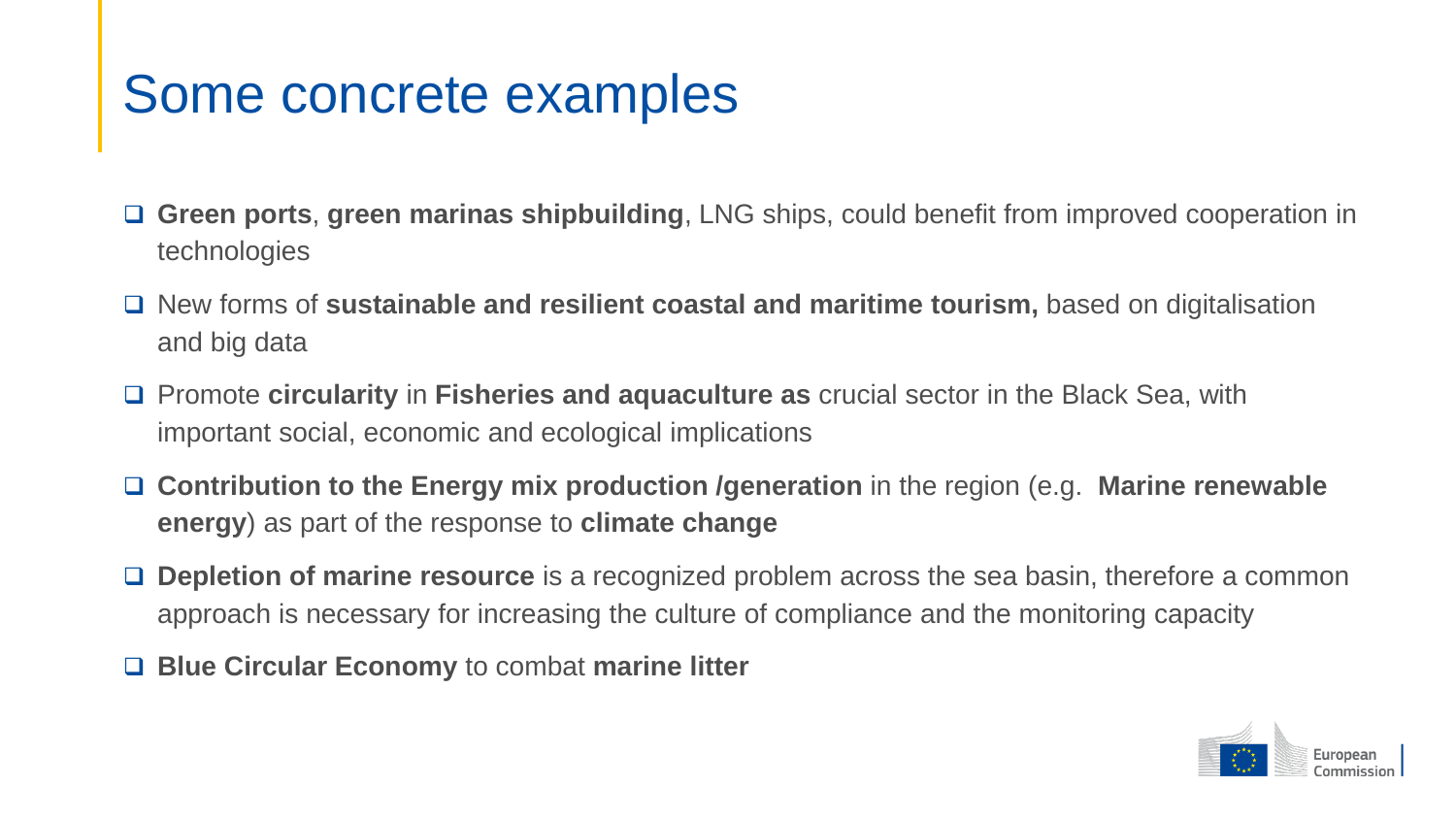#### From the approach to the action

- ❑ Open call for projects promoting **sustainable blue economy through regional maritime cooperation** in the Black Sea
- ❑ Support **blue economy entrepreneurship** capacity building pilots
- ❑ Bring together Black Sea blue economy stakeholders to identify and tackle local capacity building needs to boost **innovation, digitalisation and investment**
- ❑ **Sectors**: traditional and emerging blue economy sectors
- ❑ Financed by [the European Maritime Fisheries and Aquaculture Fund \(EMFAF\).](https://www.google.com/url?sa=t&rct=j&q=&esrc=s&source=web&cd=&ved=2ahUKEwic_tW_vaHzAhWzhv0HHWBMBjcQFnoECAoQAQ&url=https%3A%2F%2Fec.europa.eu%2Foceans-and-fisheries%2Ffunding%2Femfaf_en&usg=AOvVaw1IemQENm0GJyG3WRbbj_Y0)
- ❑ [All CMA countries are](https://www.google.com/url?sa=t&rct=j&q=&esrc=s&source=web&cd=&ved=2ahUKEwic_tW_vaHzAhWzhv0HHWBMBjcQFnoECAoQAQ&url=https%3A%2F%2Fec.europa.eu%2Foceans-and-fisheries%2Ffunding%2Femfaf_en&usg=AOvVaw1IemQENm0GJyG3WRbbj_Y0) **eligible**
- ❑ **Planned coordination** with Assistance Mechanism and NHs activities, Black Sea Virtual Knowledge Centre, Black Sea CONNECT, BlueInvest

Important to plan, since an early stage, how the outcomes of the projects can be **streamlined and financed within broader initiatives and programmes, at national and regional level**

Further support at regional level proposed in the **draft NDICI 2021/2027** Programme

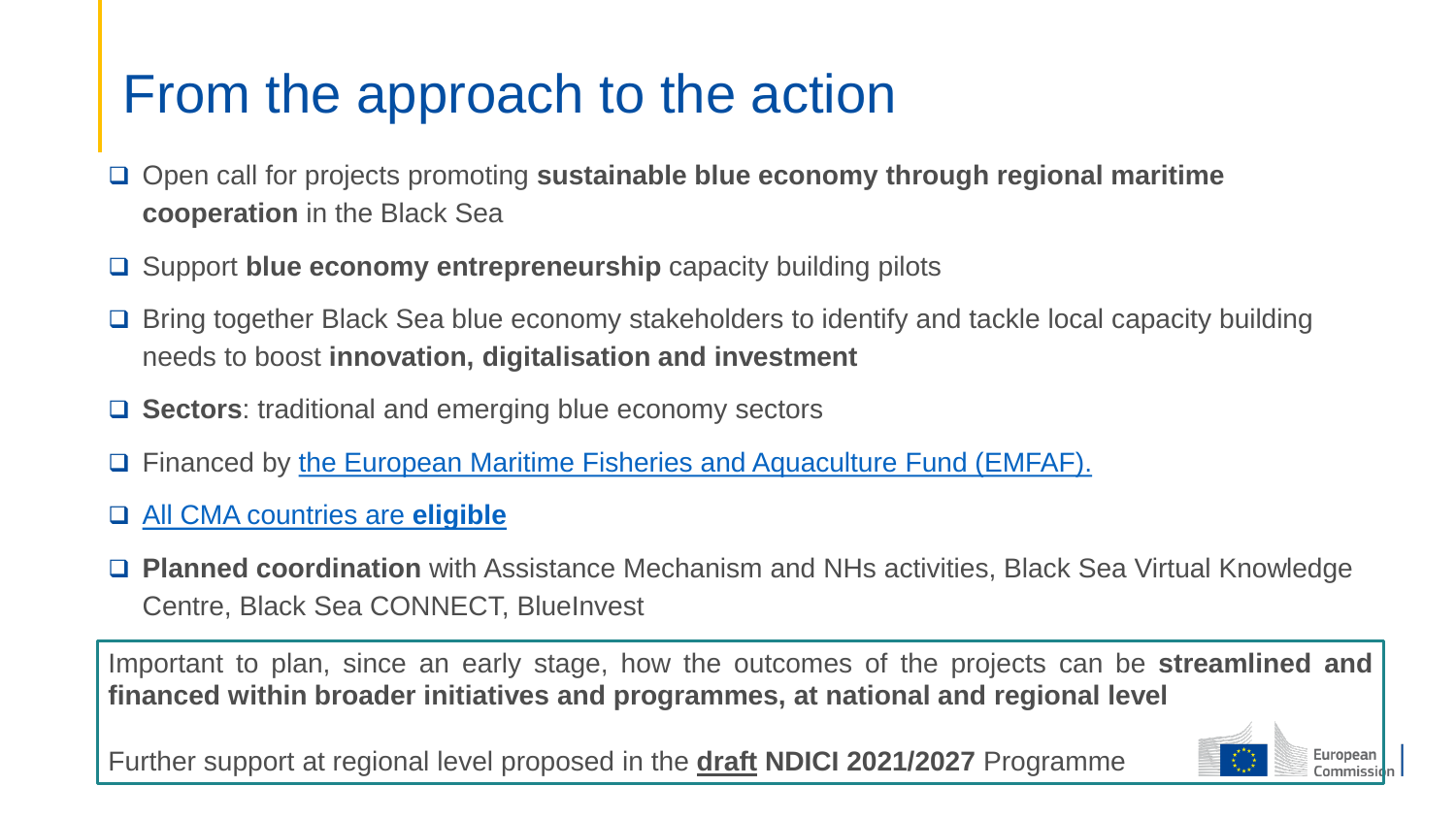Smart specialization strategies for Blue Economy Promotion of innovation and investments in value chains







I**nnovation actors involved in** 



**Interregional Investment projects**

#### **SRIA for the Black Sea**